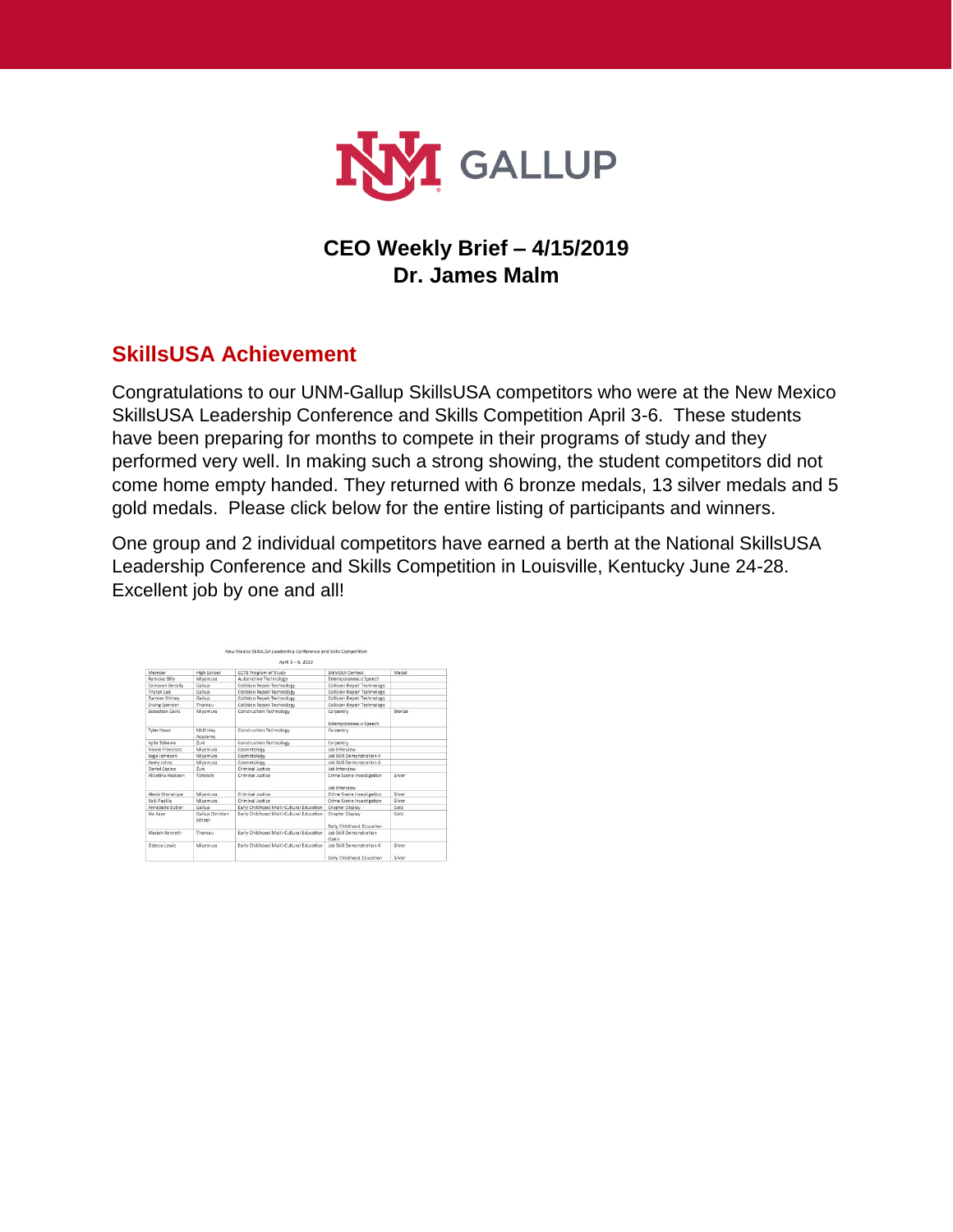



UNM-Gallup SkillsUSA competitors at New Mexico Skills USA Leadership Conference and Skills Competition.

### **Board of Regents Budget Summit/Meeting**

Robert Griego and I attended the Board of Regents budget summit meeting last week as our local budget was presented for regents' approval. Our UNM-Gallup budget was approved with compliments as to the value of branch campuses by Regent Sandra Begay. Upon the mandate of HED Secretary Kate O'Neill, UNM-Gallup pledges to fund 4% salary raises for all eligible faculty and staff as part of the 2019-2020 budget request. Please view [the regent's agenda](http://regents.unm.edu/meetings/agendas/2019/bor-agenda-2019-03-09.pdf) for further details. Click below to refer to the exact language expressed by Dr. O'Neill in support of compensation increases for all higher education employees.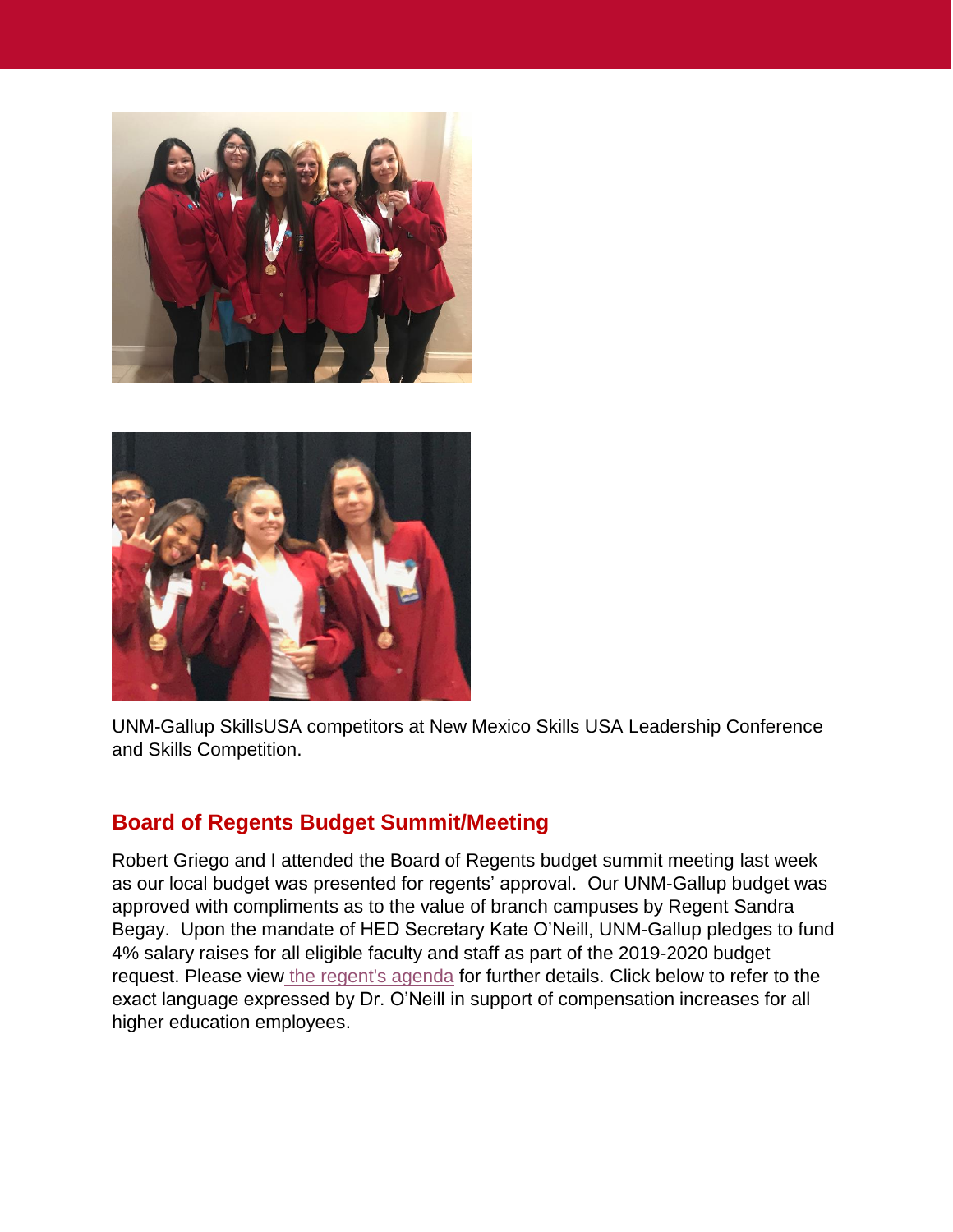|       |                                                                                                                                                                                                                                               | <b>NEW MEXICO HIGHER EDUCATION DEPARTMENT</b>                                                                            |                                                                                                                                                                                                                    |
|-------|-----------------------------------------------------------------------------------------------------------------------------------------------------------------------------------------------------------------------------------------------|--------------------------------------------------------------------------------------------------------------------------|--------------------------------------------------------------------------------------------------------------------------------------------------------------------------------------------------------------------|
|       | MICHELLE LUJAN GRISHAM<br>GOVERNOR                                                                                                                                                                                                            |                                                                                                                          | KATE M. O'NEILL, ED.D.<br><b>CABINET SECRETARY</b>                                                                                                                                                                 |
|       | April 8, 2019                                                                                                                                                                                                                                 |                                                                                                                          |                                                                                                                                                                                                                    |
| TO:   | Mark Saavedra, Council of University Presidents;                                                                                                                                                                                              | Tv Trujillo, New Mexico Association of Community Colleges;<br>Kathy Ulibarri, New Mexico Independent Community Colleges  |                                                                                                                                                                                                                    |
|       | SUBJECT: FY20 compensation in House Bill 2                                                                                                                                                                                                    |                                                                                                                          |                                                                                                                                                                                                                    |
|       | Dear Colleagues,                                                                                                                                                                                                                              |                                                                                                                          |                                                                                                                                                                                                                    |
|       | This communication is in regards to language vetoes regarding compensation appropriations in the<br>Act as directed through Governor Lujan Grisham's vetoes, all employees at public postsecondary<br>this determination as soon as possible. |                                                                                                                          | General Appropriations Act (being Laws 2019, Chapter 271). Pursuant to the Ianguage in Section 8 of the<br>institutions are to receive a four percent (4%) increase in compensation. Please notify your members of |
|       | education partners to educate our leaders in the Legislature and Governor's office on the difficulties<br>inherent within the current compensation calculation methodology.                                                                   |                                                                                                                          | As Cabinet Secretary I am keenly aware of the challenges this may present your institutions and that<br>difficult decisions will have to be made. I assure you that I will continue to work with all of our higher |
| have. |                                                                                                                                                                                                                                               |                                                                                                                          | Thank you for your attention in this matter and please feel free to contact me with any questions you may                                                                                                          |
|       | Sincerely,                                                                                                                                                                                                                                    |                                                                                                                          |                                                                                                                                                                                                                    |
|       | Kate Onläll                                                                                                                                                                                                                                   |                                                                                                                          |                                                                                                                                                                                                                    |
|       | Kate O'Neill<br><b>Cabinet Secretary</b>                                                                                                                                                                                                      |                                                                                                                          |                                                                                                                                                                                                                    |
|       |                                                                                                                                                                                                                                               |                                                                                                                          |                                                                                                                                                                                                                    |
|       |                                                                                                                                                                                                                                               | 2044 Galisteo Street, Suite 4, Santa Fe, NM 87505-2100<br>Phone: 505-476-8400 Fax: 505-476-8454<br>www.hed.state.nec.org |                                                                                                                                                                                                                    |
|       |                                                                                                                                                                                                                                               |                                                                                                                          |                                                                                                                                                                                                                    |

## **Higher Education Department Meeting**

At the invitation of HED Secretary Kate O'Neill, I joined presidents of colleges throughout the state on April 10<sup>th</sup> for discussions on priorities of dual credit, workforce and economic development and funding formula. It is helpful and meaningful that Secretary O'Neill is reaching out to leaders throughout the state to talk about the value of higher education in New Mexico. Please click below for the invitation and content of the meeting.

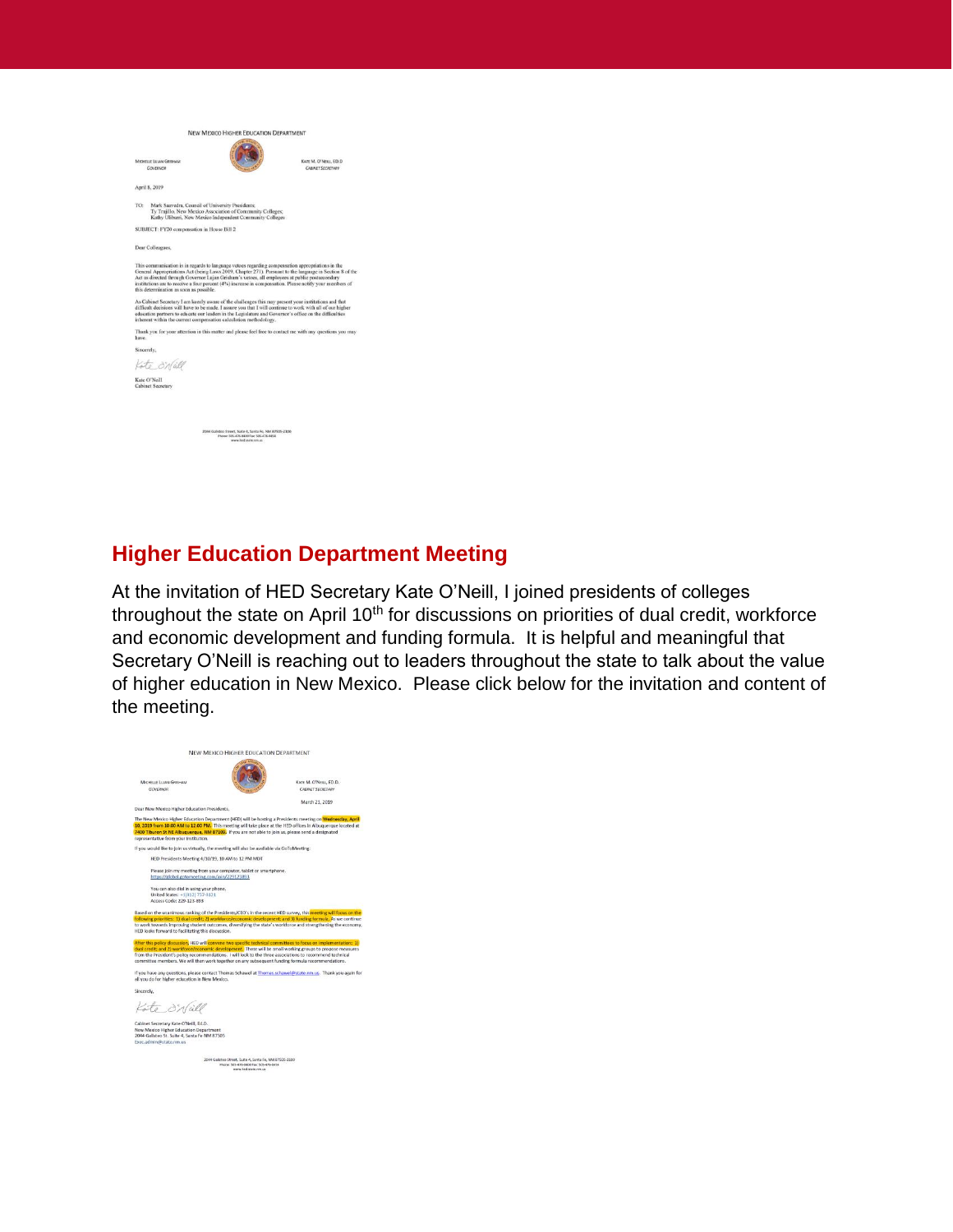#### **Center for Career and Technical Education Innovation Partnership with GMCS**

We had the opportunity this week to meet with administrators from the Gallup McKinley County School District as well as project engineer Maria Probasco to talk about a partnership to design and construct a career and technical education innovation building as part of our larger UNM-G capital plan. Through these partnerships we are continuing to expand our ability to offer comprehensive and inclusive university education opportunities to all.

As part of this planning process, there has been a slight change to our five-year capital plan which now allocates \$8 million for the career and technical education building. Phases 1 and 2 of the construction have been combined. The Lions Hall demolition project has been reallocated to another funding stream and as such has been removed from the plan. Please click below to see the agenda and revised five-year capital plan.

```
SMPC rchitects CONN GALLUP
Programming Services UNM-Gallup
Center for Career Technology Education and Innovation (CCTEI)
     Agenda<sup>-</sup>
       Goals and Vision for CCTEI
          1. McKinley Academy and UNM-G Partnership Vision
                a. Tech/Vocational/Academic Education
                Investment opportunities
               b. GMCS Expectations
         2. GMCS "Dream BIG" List
               a. Curriculum Programs
                b. Specialty Building Needs
                c. Equipment Needs
               d. Building Vision
       Funding and Budget Initiatives
         3. UNM-G - Gurley Ave & Peggy Ann site<br>4. GMCS Building Construction
        Next Steps
           5. Finalizing Scope
           6. Incorporate into New Programming Doc
                Work with UNM Real Estate on Memorandum of
             Understanding between UNM and GMCS.
           8. Secure funding sources (UNM-G & GMCS)
                Procure A/E Professional Services for Design.
           9.
             (UNM-G)10. Begin the Project and funding approval process<br>(UNM Regents; GMCS Board of Education; HED;
             SBF)
```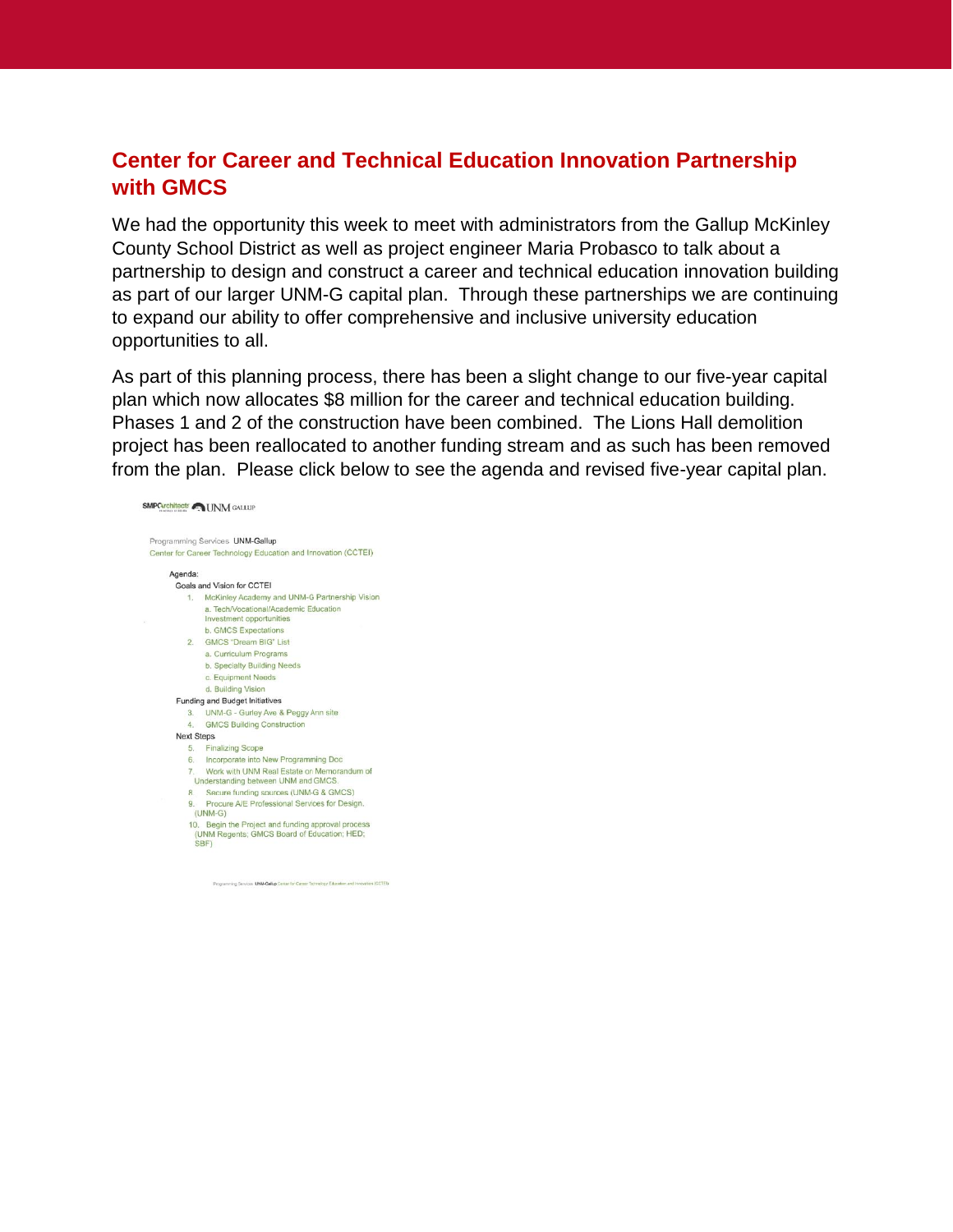

#### **Summit with UNM College of Education**

As organized by our branch liaison Dr. Jerry Dominguez, we were happy to host administrators from both the UNM College of Education as well as the Gallup McKinley County School District to discuss bringing select baccalaureate and completion degrees and master's programs to Gallup in 2020. Hector Ochoa, dean of the College of Education and Mike Hyatt, superintendent of the school district joined us as we had open conversations about how we can improve our students' abilities to stay closer to their families and careers while pursuing higher level degrees that will address the educator shortage in our area. Dr. Ochoa has been actively involved in these early planning sessions, and we appreciate his dedication to our students even as we congratulate him on [his acceptance of an administrative position at San Diego State](http://thedailyaztec.com/94143/news/university-selects-salvador-hector-ochoa-to-become-the-next-provost/)  [University.](http://thedailyaztec.com/94143/news/university-selects-salvador-hector-ochoa-to-become-the-next-provost/) We look forward to moving forward with the planning and implementation of these important programs. Click below to see the entire agenda from this meeting.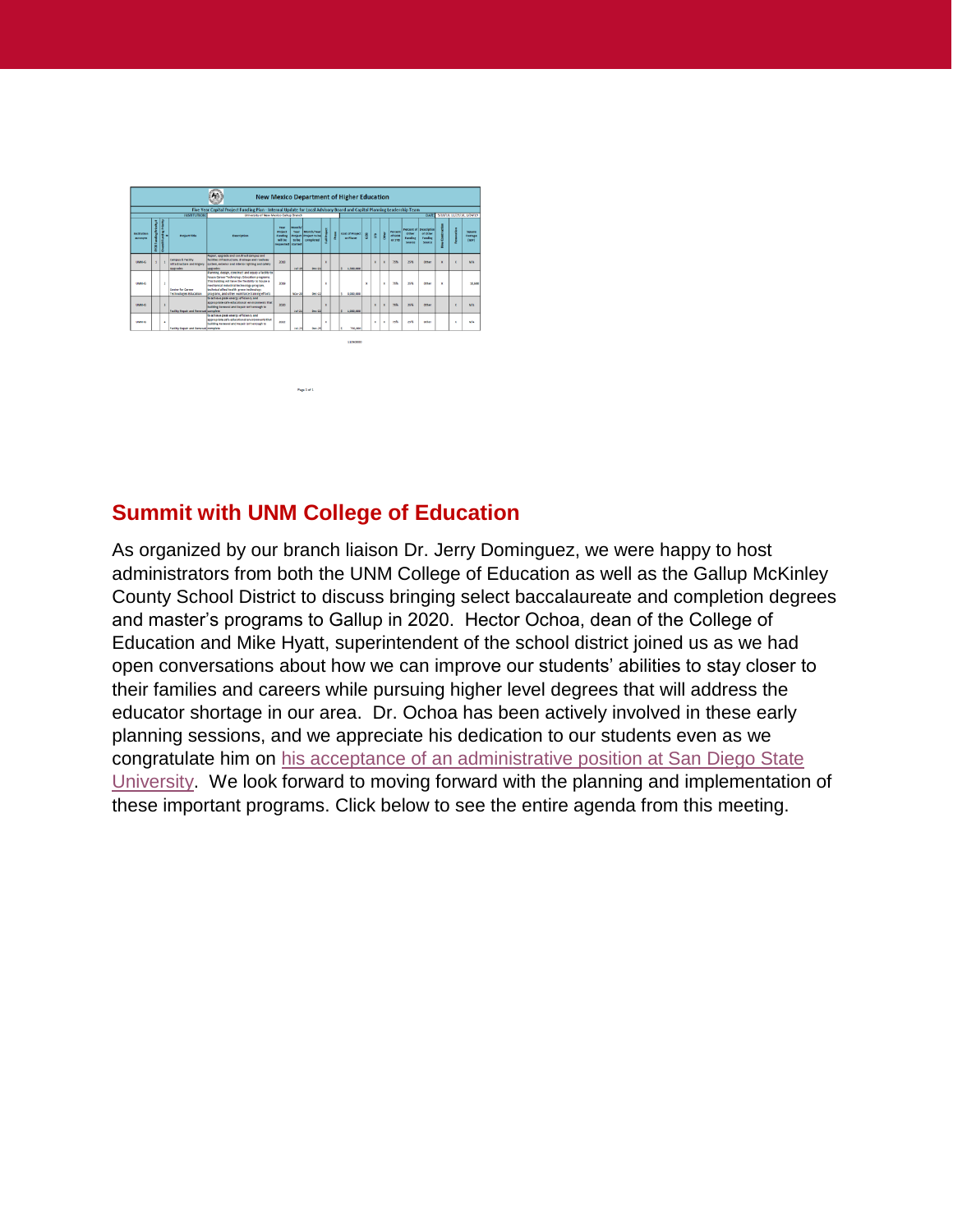| THE UNIVERSITY OF                                                                                                                                                                                                                                                          |
|----------------------------------------------------------------------------------------------------------------------------------------------------------------------------------------------------------------------------------------------------------------------------|
| Discussion of UNM Education Programs at UNM-Gallup<br>UNMG Executive Conference Room GH1216<br>1:00 p.m. - 3:30 p.m.<br>April 12, 2019                                                                                                                                     |
| <b>AGENDA</b>                                                                                                                                                                                                                                                              |
| I. Introductions -- identification of stakeholder needs and strengths<br>a. McKinley County Superintendent of Schools<br>b. College of Education<br>c. UNM-Gallup<br>d. Other                                                                                              |
| II. Structure of Elementary Education Program for Fall 2019 start                                                                                                                                                                                                          |
| III. Structure of Master in Education                                                                                                                                                                                                                                      |
| IV. Assuring pipeline of fifteen students with success profile<br>a. Identification<br>b. Pre-requisites<br>c. Financial support                                                                                                                                           |
| V. Assuring student success in program and licensure outcomes<br>a. Orientation and jump-start<br>b. Identification of participating teachers for teacher training<br>c. Advising, mentoring, tutoring<br>d. Infrastructure<br>e. End of program licensure special session |
| VI. Summary of Commitments and M.O.U. timeline                                                                                                                                                                                                                             |

## **Branch Liaison**

As budget issues are addressed at every university level, we have been notified that the branch liaison position which has been so professionally held by Dr. Jerry Dominguez is being eliminated on June 30<sup>th</sup>. I cannot emphasize how effective and productive Dr. Dominguez has been for our campus. He has seen us through times of tough transition and successfully navigated changes in leadership. His dedication and commitment to UNM-Gallup has allowed us to successfully move forward while keeping tightly unified with our main campus. On behalf of the campus, and myself, I would like to express a huge debt of gratitude to Dr. Dominguez and wish him continued success in this newest chapter of his life.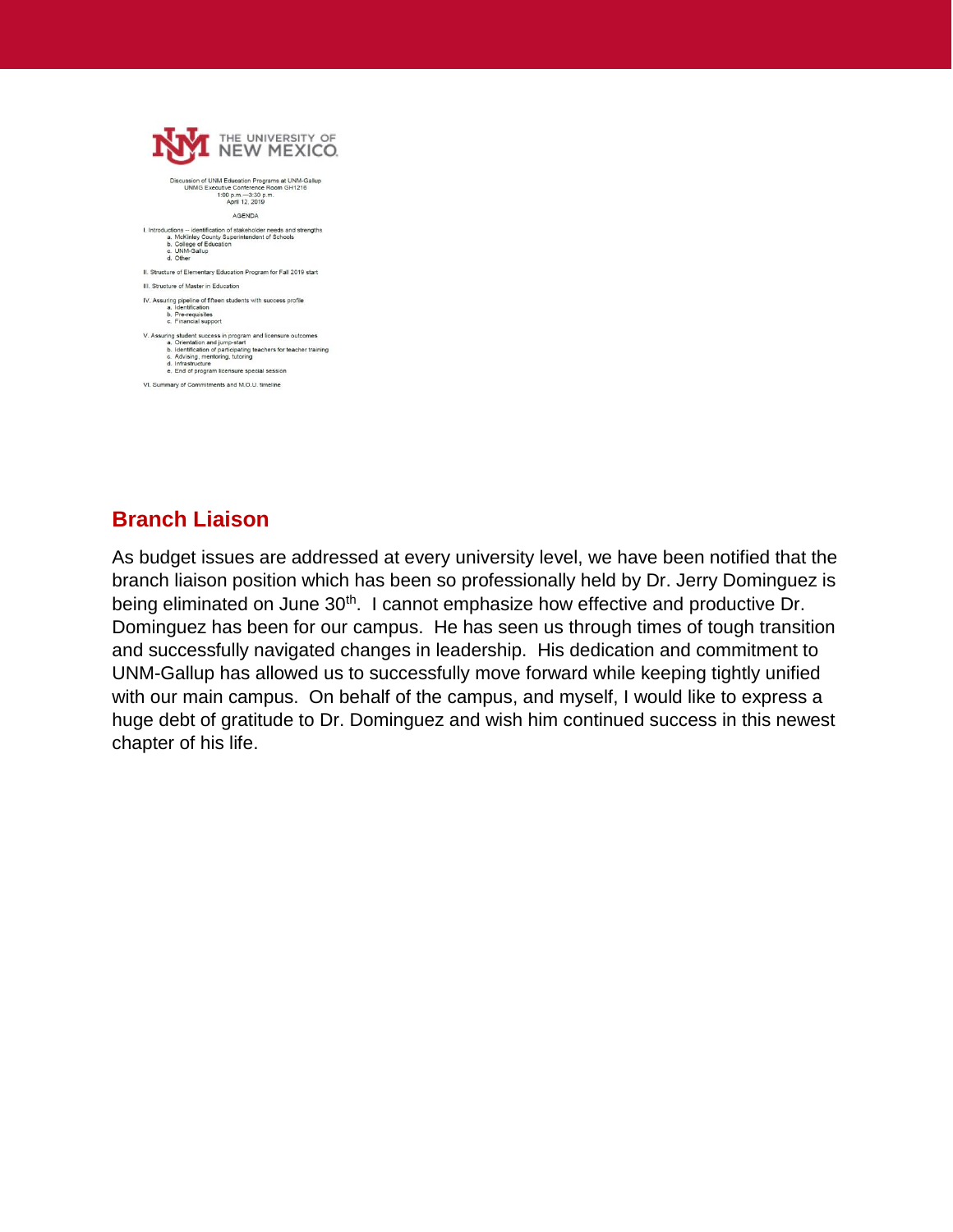

Dr. Jeronimo Dominguez

# **Faculty Assembly**

Faculty assembly had their final meeting of the year and I want to congratulate them on a very successful and productive year. They have addressed issues of finance, student success, campus climate, curriculum, changing campus demographics and professional advancement and done so with mutual respect and universal collegiality both publicly and privately. I am honored to have a standard reporting slot on their monthly agendas and look forward to continued progress in all areas.

Many thanks to Cecilia Stafford, outgoing president and many welcomes to incoming president John Zimmerman. It is my honor to work with this fine group of professionals who are so engaged and dedicated to overall campus success. Please refer to the [faculty assembly web](https://www.gallup.unm.edu/fa/agendas.php) page for all agendas and minutes, and click below for the most recent agenda.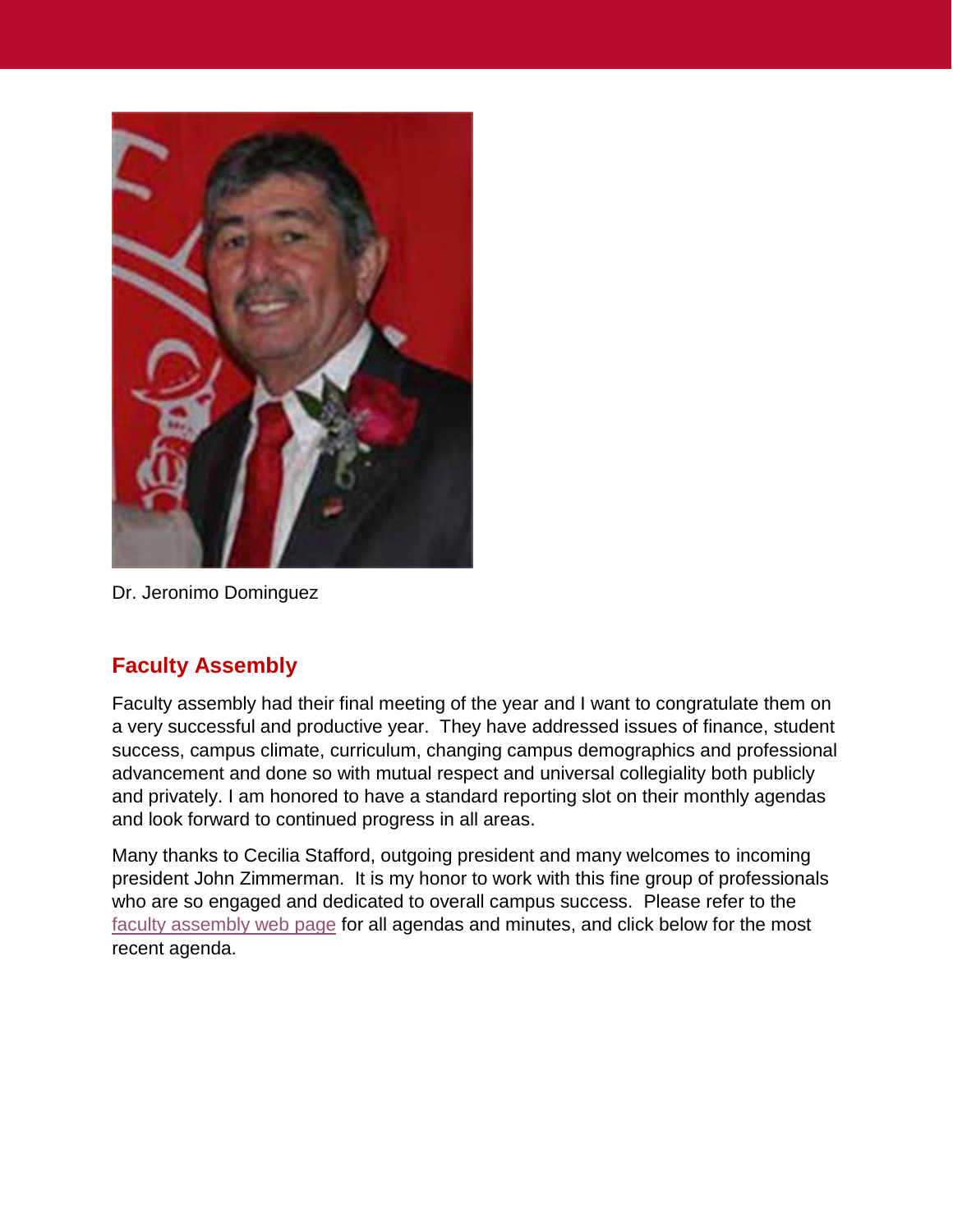| Agenda<br><b>UNM-Gallup Faculty Assembly Meeting</b><br>SSTC 200, 12:30-2:30 PM, April 12th, 2019                                                                                                                                                                                                                                                                                                                                                                  |  |
|--------------------------------------------------------------------------------------------------------------------------------------------------------------------------------------------------------------------------------------------------------------------------------------------------------------------------------------------------------------------------------------------------------------------------------------------------------------------|--|
| Approval of Agenda                                                                                                                                                                                                                                                                                                                                                                                                                                                 |  |
| Approval of Previous Meeting Minutes (March 22 <sup>nd</sup> , 2019).                                                                                                                                                                                                                                                                                                                                                                                              |  |
| <b>Reports</b><br>-President's Report, Cecilia Stafford, 10 minutes                                                                                                                                                                                                                                                                                                                                                                                                |  |
| Discussion Item: Faculty Assembly Election Results: Florentin Smarandache, 10 minutes                                                                                                                                                                                                                                                                                                                                                                              |  |
| -Dean of Instruction's Report, Dean Dr. Daniel Primozic. 10 minutes<br>-CEO's Report, Dr. James Mahn, 10 minutes<br>-CFO's Report, CFO Robert Griego, 10 minutes<br>-Student Services Director Report, Dir. Jayme McMahon, 10 minutes                                                                                                                                                                                                                              |  |
| Action Item: Approval of Posthumous Degree: John Zimmerman, 10 minutes                                                                                                                                                                                                                                                                                                                                                                                             |  |
| Discussion Item: Online Task Force: Jonathan Lumibao, 20 minutes                                                                                                                                                                                                                                                                                                                                                                                                   |  |
| Discussion Item: Task Force Updates (Adjunct, CAL, Cultural Diversity, Campus Safety);<br>Various, 10 minutes                                                                                                                                                                                                                                                                                                                                                      |  |
| Faculty Assembly Senators to ABQ and Standing Committee Updates 20 minutes<br>UNMG Senator to ABO (J. Burke T. Lassiter)<br><b>Budget Review Committee</b><br>Committee on Teaching Excellence<br>Constitution and By-Laws Committee<br>College Assessment Review Committee (CARC)<br>Faculty Committee on Student Affairs<br>Curricula Committee<br>Library Committee<br>Long Range Planning and Resource Committee<br>Other Business & Announcements: 20 minutes |  |
| Adjourn-2:30 PM                                                                                                                                                                                                                                                                                                                                                                                                                                                    |  |
| <sup>9</sup> Note: Only full-time UNM-G faculty (including chairs) and elected adjunct representatives may vote on action<br>items. As specified by the UNMG Constitution, we will follow Robert's Rules of Order where the Constitution &<br>Bylaws are silent.                                                                                                                                                                                                   |  |

#### **Staff Senate**

Our newly re-organized staff senate will meet this week and I appreciate the opportunity to attend and update our dedicated staff members. It is very important that we have this reconstituted staff organization advising our campus. We rely heavily on the four advisory groups operating within the campus including faculty assembly, student senate, staff senate and our local advisory board. With a firm vision of supporting staff professional development and contributing to the campus and the community I encourage all of their efforts.

|      | NΝ<br><b>I</b> GALLUP                 |
|------|---------------------------------------|
|      | UNM-Gallup Staff Senate               |
|      | Meeting Agenda                        |
|      | Wednesday, April 17, 2019             |
|      | SSTC Room 200                         |
| Ù    | <b>CEO Updates</b>                    |
| H.   | Board of Regents ratification updates |
| ш.   | Process for election of officers      |
| W.   | Committee sign-ups                    |
| V.   | End of semester staff event           |
| VL.  | Professional/personal development     |
| VII. | Community service opportunities       |